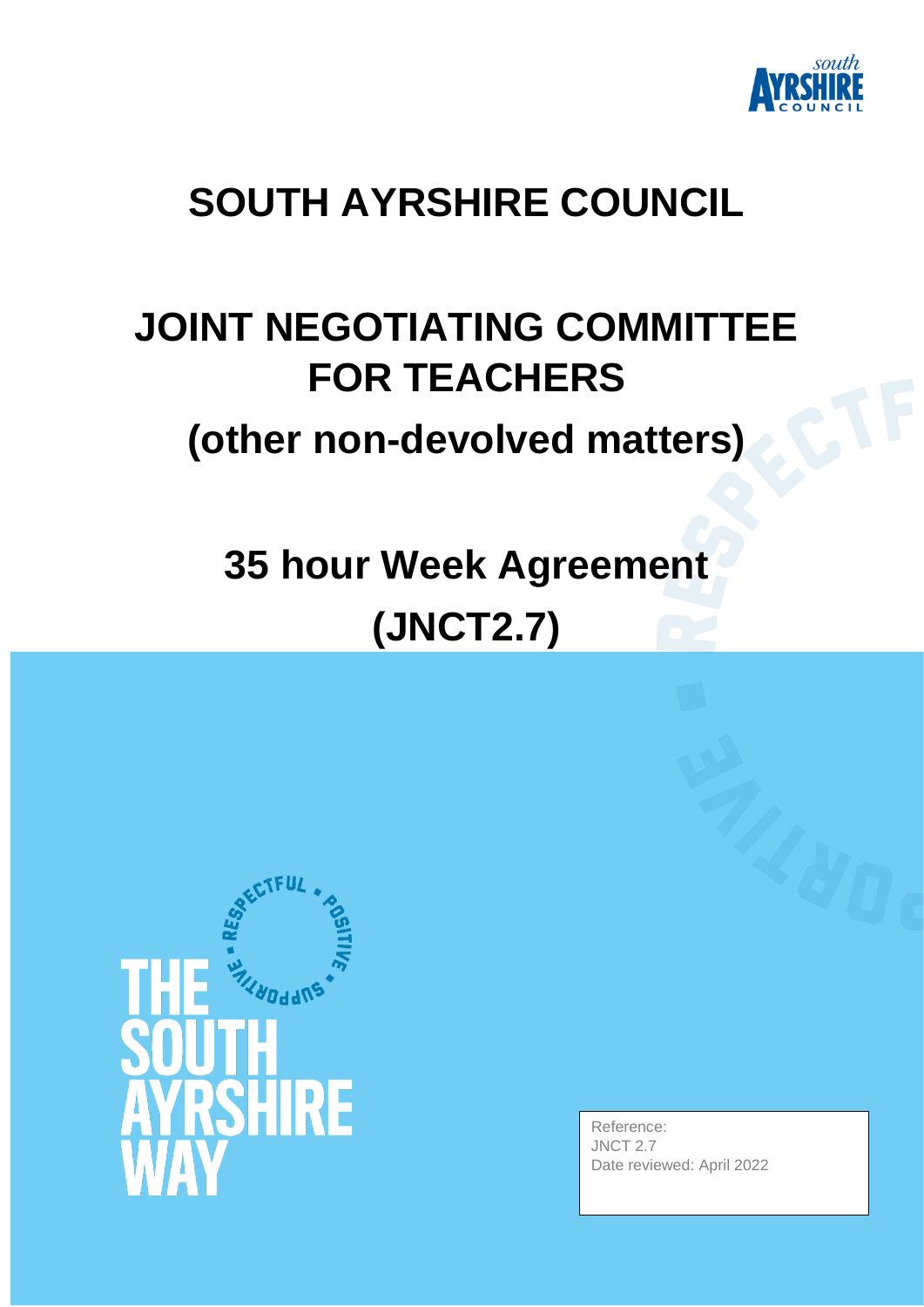#### **Version Control**

| Version | Date Issued | <b>Last Review Date</b> | Author           | <b>Update Information</b> |
|---------|-------------|-------------------------|------------------|---------------------------|
|         |             | <b>April 2019</b>       | David Strang     |                           |
|         |             | <b>April 2020</b>       | David Strang     |                           |
|         |             | <b>April 2021</b>       | David Strang     |                           |
|         |             | <b>April 2022</b>       | Scott Mulholland |                           |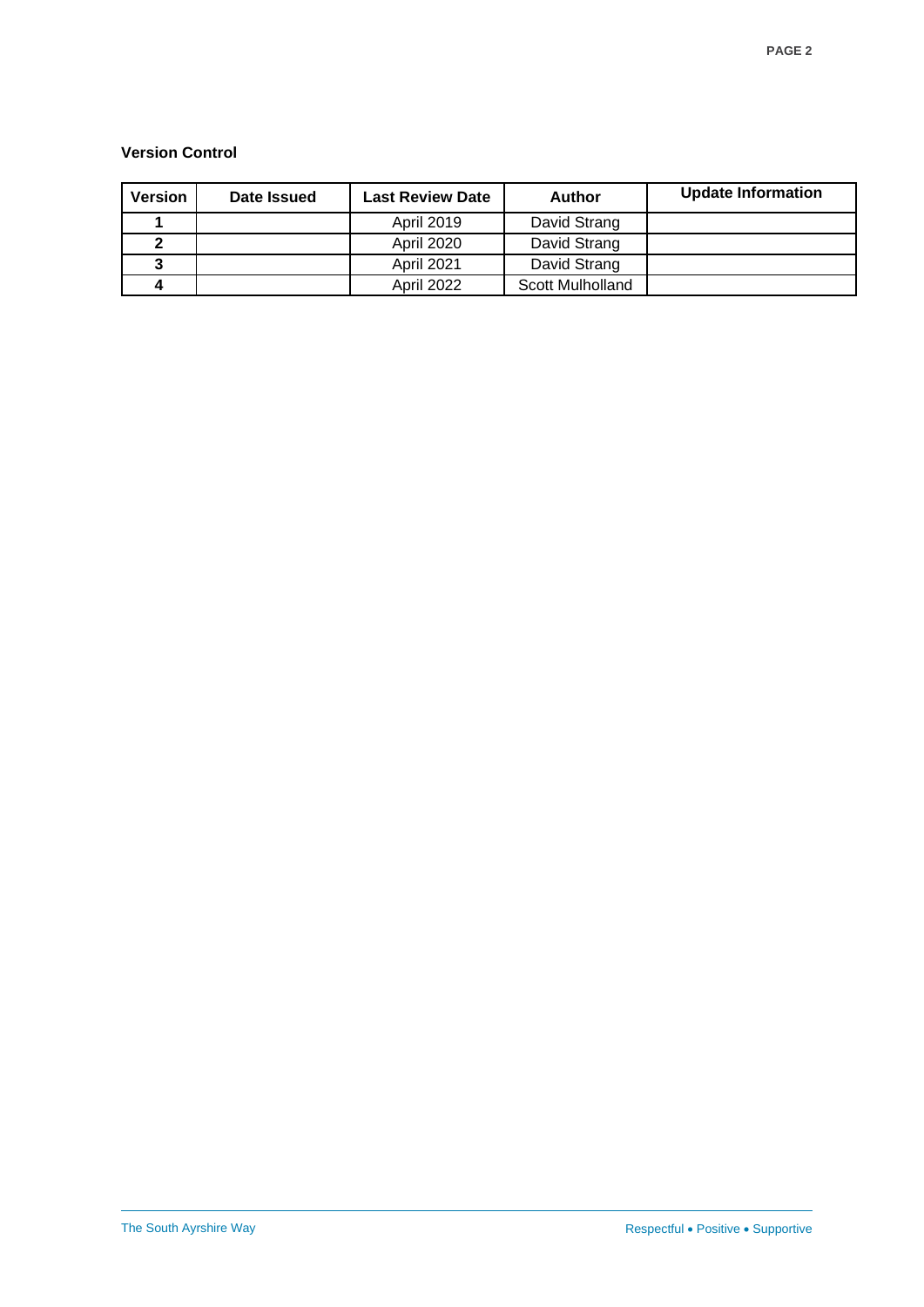## **Contents**

| $\mathbf 1$ . |  |
|---------------|--|
| 2.            |  |
| 3.            |  |
| 4.            |  |
| 5.            |  |
| 6.            |  |
| 7.            |  |
| 8.            |  |
| 9.            |  |
| 10.           |  |
| 11.           |  |
| 12.           |  |
| 13.           |  |
| 14.           |  |
| 15.           |  |
| 16.           |  |
| 17.           |  |
|               |  |
|               |  |
|               |  |
|               |  |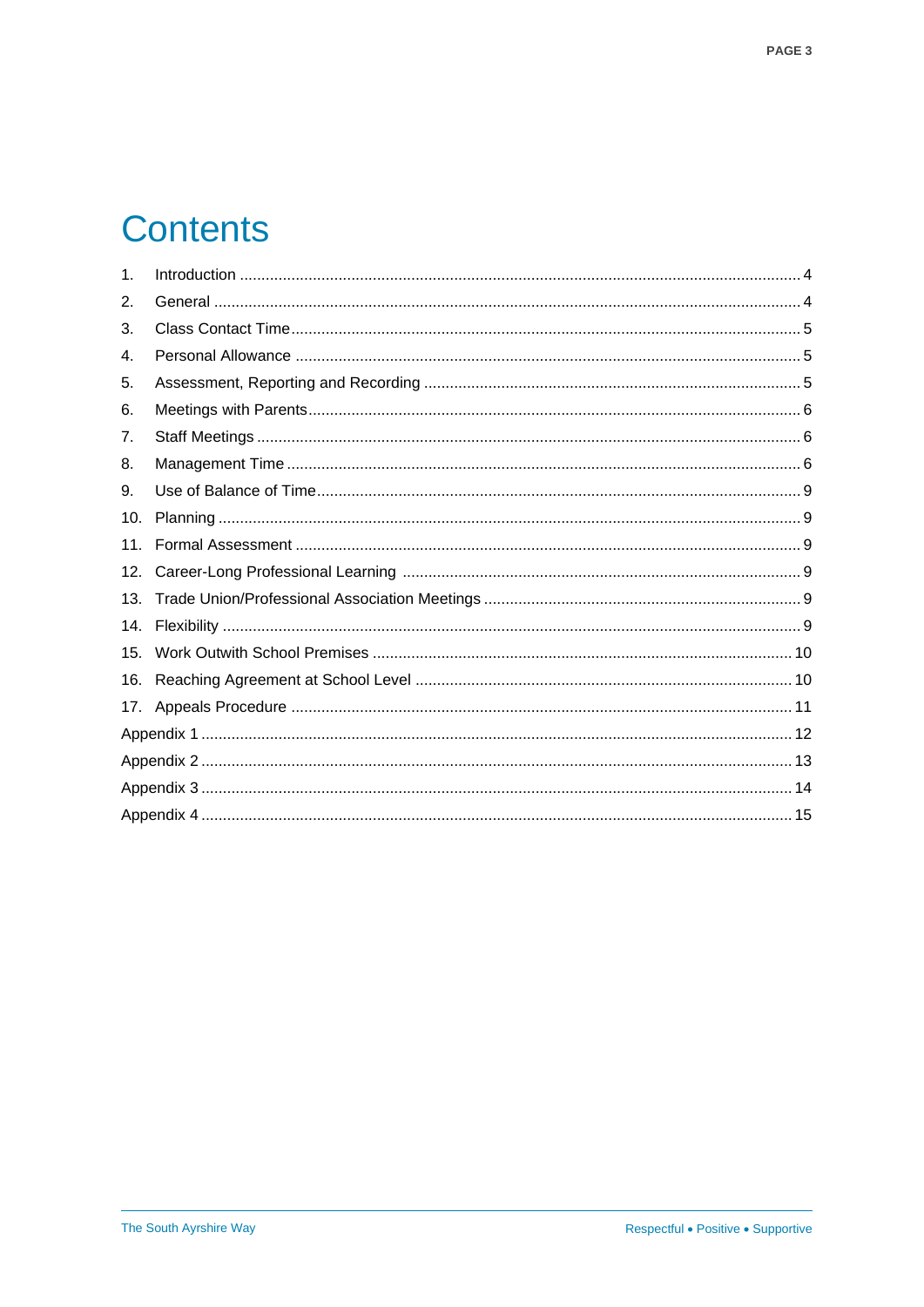#### <span id="page-3-0"></span>**1. Introduction**

The People Directorate is committed to working with teachers' and Head Teachers' representatives, through the JNCT, to manage teacher workload.

The Committee's intention is to fulfil the aim of developing working relationships which will be based on "mutual respect and understanding, on shared responsibility and on shared development of ideas and programmes for change." In this way we intend to promote collegiality at all levels and to build "a confident and highly regarded teaching profession".

A local working group on tackling bureaucracy identified five key principles following a collegiate event with Head Teachers and trade union representatives. These principles shown below should be taken into account by schools when agreeing working time arrangements.

- 1. Professional Dialogue is key to improving learning. Paperwork should be kept to the minimum required to support this. Time should be set aside to facilitate this important process.
- 2. Planning, Assessment, Tracking and Reporting policies and procedures should be proportionate and sufficient to support effective teaching and learning
- 3. Monitoring impact of outcomes for children must be a focus rather than monitoring planning
- 4. Quality assurance should be robust, evaluative and supportive and should be carried out in a climate of trust, openness and professional respect
- 5. Communication should be clear, concise, relevant and in plain English

The Code of Practice on Working Time Arrangements for Teachers (SNCT Part 2 Appendix 2.7) demands that mechanisms for negotiating such agreements at school level should be determined at local authority level through the JNCT. These guidelines therefore represent the agreed view of the JNCT and are designed to assist schools in reaching agreement on the way in which this will operate within their establishment.

- <span id="page-3-1"></span>**2. General**
- 2.1 The individual and collective work of all teachers should be capable of being undertaken within the 35 hour week. To help achieve this these guidelines are designed to ensure that appropriate times are allocated for the various and varied tasks undertaken by teachers.
- 2.2 The allocated times outlined in Appendix 1 represent the default position. Alterations to these time allocations are possible but only by agreement. School Negotiating Groups may wish to consider whether time set aside for collective activities can be amended to accommodate individual priorities of teaching staff.
- 2.3 It is hoped that the guidance contained in Section 16 of this agreement and in Appendix 3 will assist in the process of monitoring and reviewing agreements.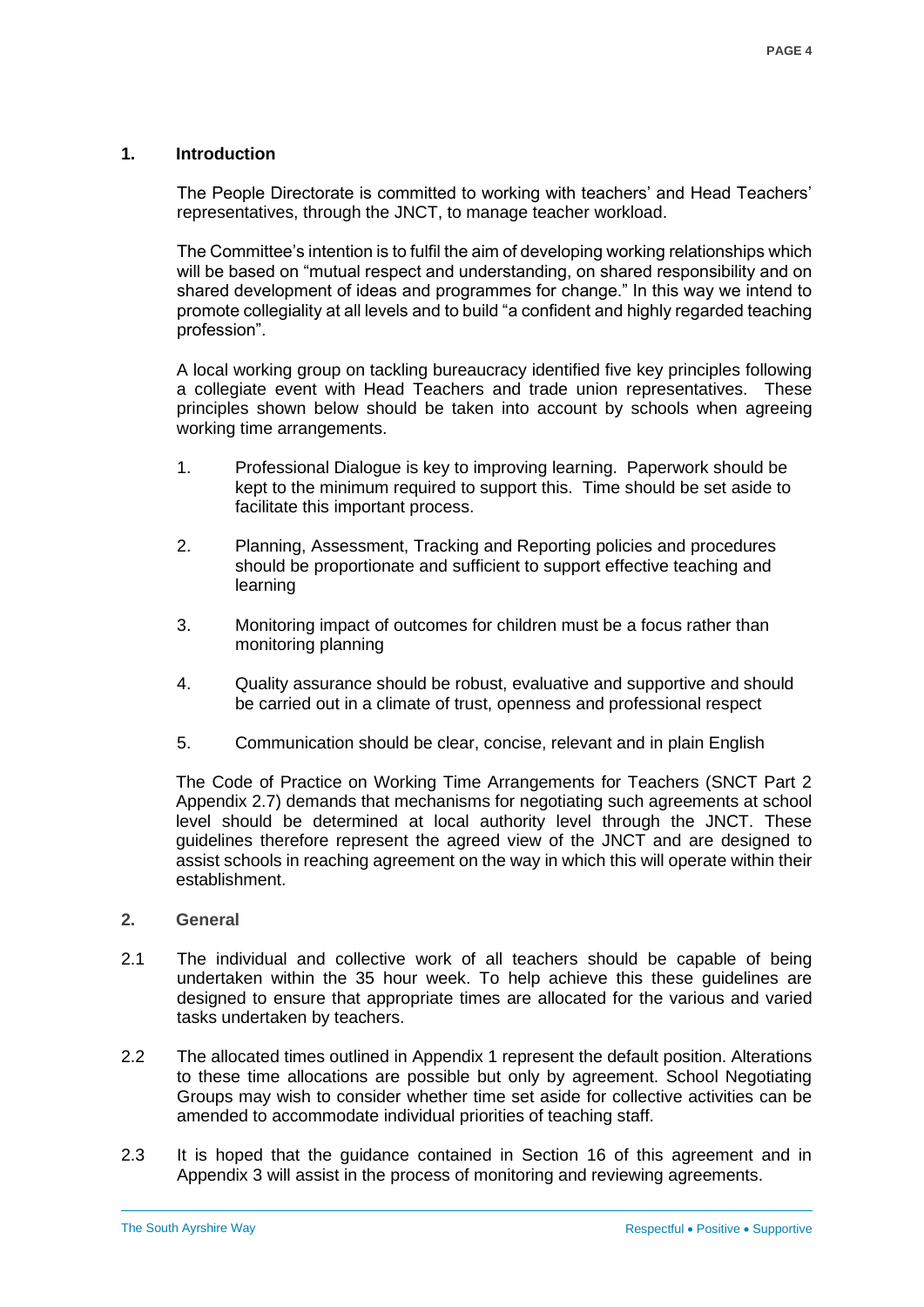Agreements reached at school level must abide by the general principle of the 35 hour week. In planning the school calendar consideration will have to be given to peaks of teacher activity such as formal assessment or reporting. Again it is stressed that the 35 hour week should be the norm and that any exceptions must be agreed. For this reason Appendix 1 shows the annual total of hours available.

- 2.4 The intention is to plan ahead for a school year which fulfils the requirement of a 35 hour week for all teachers. This is intended to provide a mechanism for controlling teachers' workload. It is not intended that there should be any mechanism put in place for tracking time on a daily or weekly basis.
- 2.5 The school 35 hour week agreement should be closely linked to the school improvement plan which must be realistic in ambition and be capable of being achieved in the context of a 35 hour working week. Once the school plan has been agreed, individual teachers should map their commitments against the school plan and reach agreement with their line manager about the use of the remaining time or 'balance of time'.
- 2.6 Prior to each new academic year, Head Teachers are required to email the information requested in Appendix 4 to [Learning.RaisingStandards@south](mailto:Learning.RaisingStandards@south-ayrshire.gov.uk)[ayrshire.gov.uk,](mailto:Learning.RaisingStandards@south-ayrshire.gov.uk) by end-June each year. This data will then be collated and analysed before being taken to JNCT for monitoring purposes.

#### <span id="page-4-0"></span>**3. Class Contact Time**

- 3.1 The maximum class contact time in all sectors has been 22.5 hours per week since August 2006.
- 3.2 For all probationer teachers on the National Induction Scheme, there is a maximum class contact time of 18.5 hours per week. South Ayrshire JNCT has agreed that this will be implemented flexibly in line with advice from the GTCS that recommends an initial maximum of 18 hours per week.
- 3.3 Since the 1 August 2014 the requirements of SNCT 14/43 Code of Practice on Working Hours, Working Week have been followed. Where there is a collegiate agreement in the School's Negotiating Group on a planned, flexible approach to working hours within an individual establishment and the national criteria is met, a school can develop an alternative approach to working hours. Any such planned approach should be submitted to the Joint Secretaries of the Joint Negotiating Committee for Teachers in advance of implementation for confirmation that they meet the national criteria.
- **4. Correction and Preparation**
- 4.1 An allowance of no less than one third of teachers' class commitment time is provided for preparation and marking. As it is impossible to predict in advance the amount of class cover any individual teacher may be asked to provide, it will be necessary, for planning purposes to assume maximum class contact.

#### <span id="page-4-1"></span>**5. Assessment, Reporting and Recording**

5.1 The JNCT recognises the significant changes that are taking place in the area of assessment, reporting and recording at the stages of the Broad General Education therefore 60 hours will be allocated annually to cover these areas.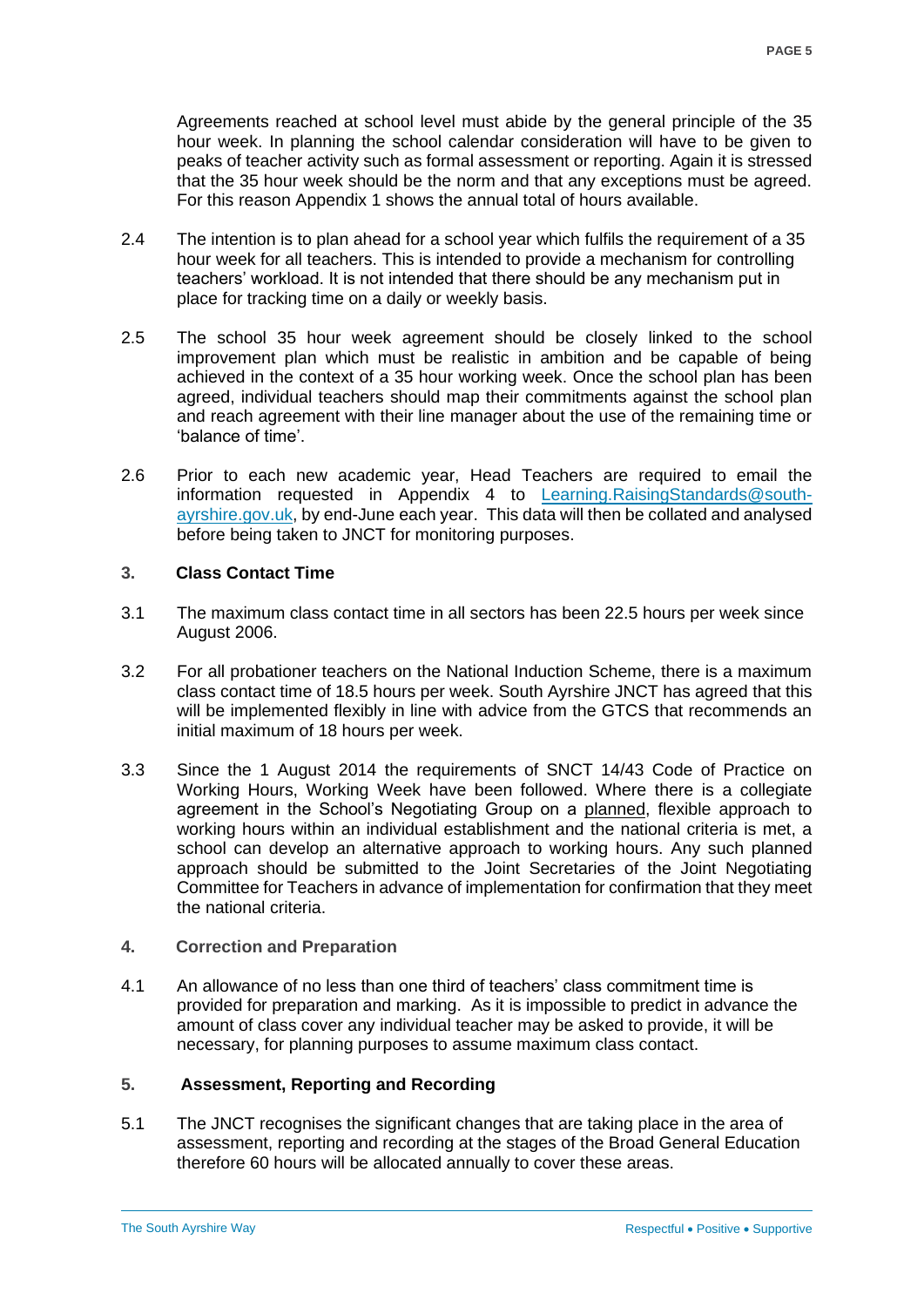- 5.2 It remains the duty of teachers to formally report on the work of their pupils. These guidelines assume two tracking reports with no comments and one full written report with a written comment of no more than 100 words to parents per pupil per session. However, each school has been empowered to develop its own reporting approach. Teachers will be required to complete reports in line with the school's reporting strategy which it has agreed with pupils, parents, staff and the local authority. The workload associated with any new strategy should not exceed the assumption/recommendation from the local authority.
- 5.3 Any additional reporting, including interim reports, should be agreed as part of the school 35 hours week agreement.
- 5.4 It is acknowledged that the process of reporting remains very time consuming. The JNCT will continue to review the process and format of reporting in order to determine whether they can be streamlined without significant loss of quality.

#### <span id="page-5-0"></span>**6. Meetings with Parents**

6.1 The allocation for meetings with parents has been retained at a maximum of 30 hours in all sectors.

Such Parents' Meetings will normally take place during the evening but could be end-on to the school day subject to the school agreement or even outwith the formal Parents' evening structure. The meetings can either be face to face or online.

- 6.2 Staff should not take appointments beyond 2.5 hours per Parents' Evening accepting that there will be some slippage in the agreed timetable.
- 6.3 Normally, staff would not be expected to attend for groups which they do not teach nor have any wider responsibility. Staff are not required to remain when their appointments are completed.

#### <span id="page-5-1"></span>**7. Staff Meetings**

- 7.1 Staff meetings take various forms e.g. whole school meetings, stage and departmental meetings, guidance/pastoral team meetings, management meetings, working groups.
- 7.2 Such meetings can take place during or end-on to the pupil day. It is for each establishment to determine suitable arrangements as part of the school agreement.
- 7.3 It would normally be unacceptable for any individual meeting to last longer than 2 hours.

#### <span id="page-5-2"></span>**8. Management Time**

8.1 Notwithstanding Section 3.3 above, the SNCT Handbook states that maximum class contact time is 22.5 hours per week. For Secondary teachers this is roughly translated as 27 periods of 50 minutes in a 33 period week. Therefore in a 33 period week there is a minimum non-contact time of 6 periods.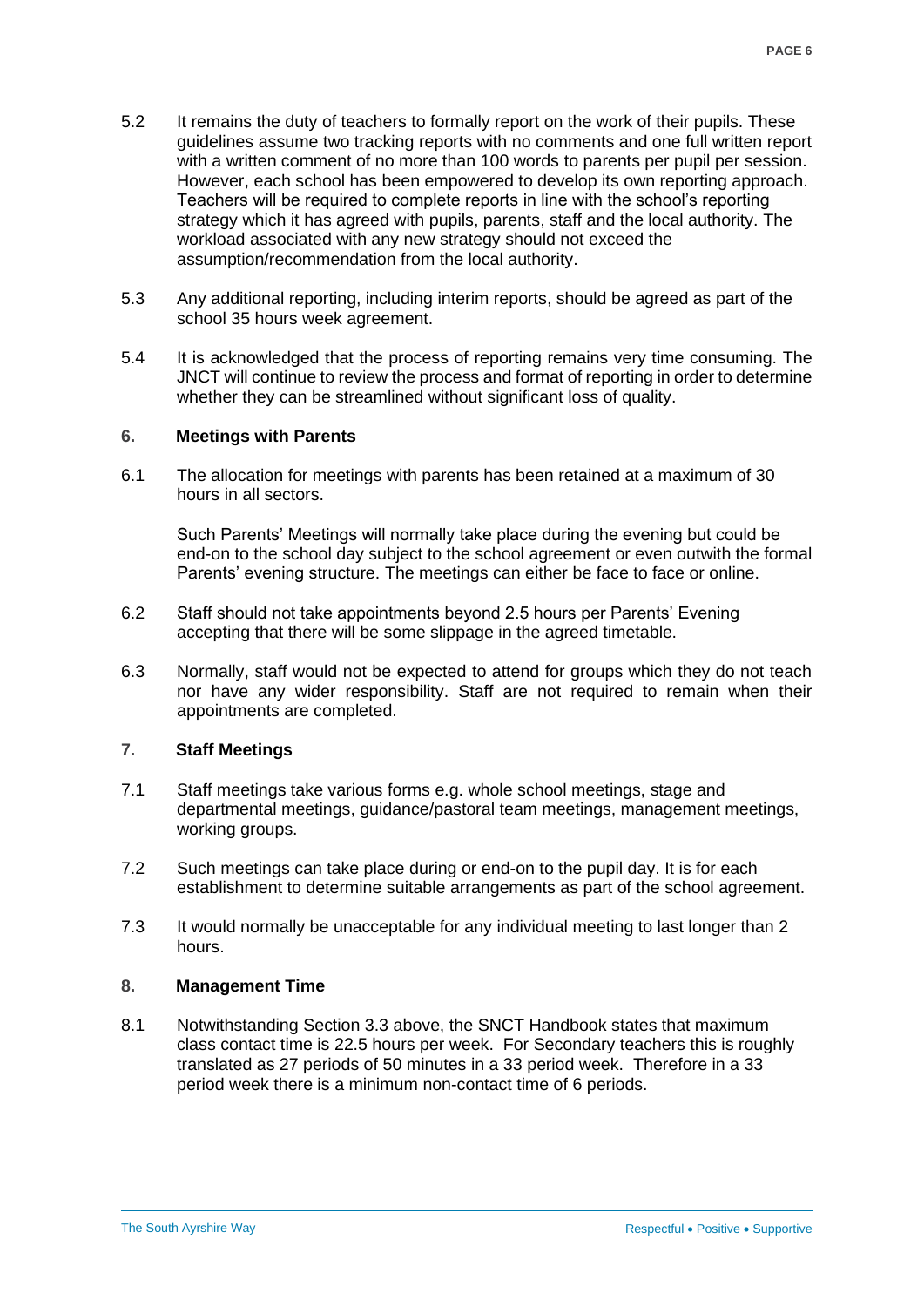Furthermore teachers' hours are set at 35 per week

These 35 hours are divided into 3 distinct segments:

Contact Time – 22.5 hours maximum

Correction and Preparation Time – 1/3 of contact time, maximum 7.5 hours

Collegiate Time – 5 hours.

8.2 Collegiate time is annualised and a number of activities are prescribed and allocated "fixed" times in the SAC Guidelines on the 35 hour week. Any remaining time is referred to as the "Balance of Time" and can be used, by agreement, for a variety of activities laid out in SNCT Part 2 Appendix 2.7.

In terms of the prescribed activities some of the time allocated to these activities can clearly be used for Management tasks e.g. Planning, Department Meetings

- 8.3 It is assumed in the SAC guidance that all non-promoted staff teach to a maximum in order to allow for cover requirements. They are also allocated the full 7.5 hours correction and preparation.
- 8.4 In Secondary Schools Heads, Depute Heads and PTs were previously allocated Management Points on a roll-based formula. The job-sizing tool-kit changes the basis for SMT and PT payments from a simple roll basis to a number of other criteria.
- 8.4 The basis for calculating Management Time has been changed to take account of the 35 hour week and the 3 segments of time.
- 8.5 Job Sizing was designed to measure the extent of the Management task and therefore the allocation of Management time to PTs should be in proportion to their placing on the new salary scales after job-sizing. That principle should also apply to Depute Heads to ensure equity and transparency. The agreed formula should apply in all Early Years Centres, Primary, Secondary and Special Schools
- 8.6 There should be a sliding scale of management time for Heads, Depute Heads and Principal Teachers (other than Principal Teachers of Guidance) as contained in Section 3 of the Devolved School Management scheme.
- 8.7 All promoted staff require allocated time to undertake the management duties pertaining to the post.
- 8.8 Time available to Depute Head and Principal Teachers (other than PTs Guidance) is therefore 6 periods plus the appropriate Management Time indicated below in Secondary and Special Schools
- 8.9 An agreement was reached in 2003 that the minimum management time available to Principal Teachers (Guidance) should be 10 periods and that is confirmed by this agreement.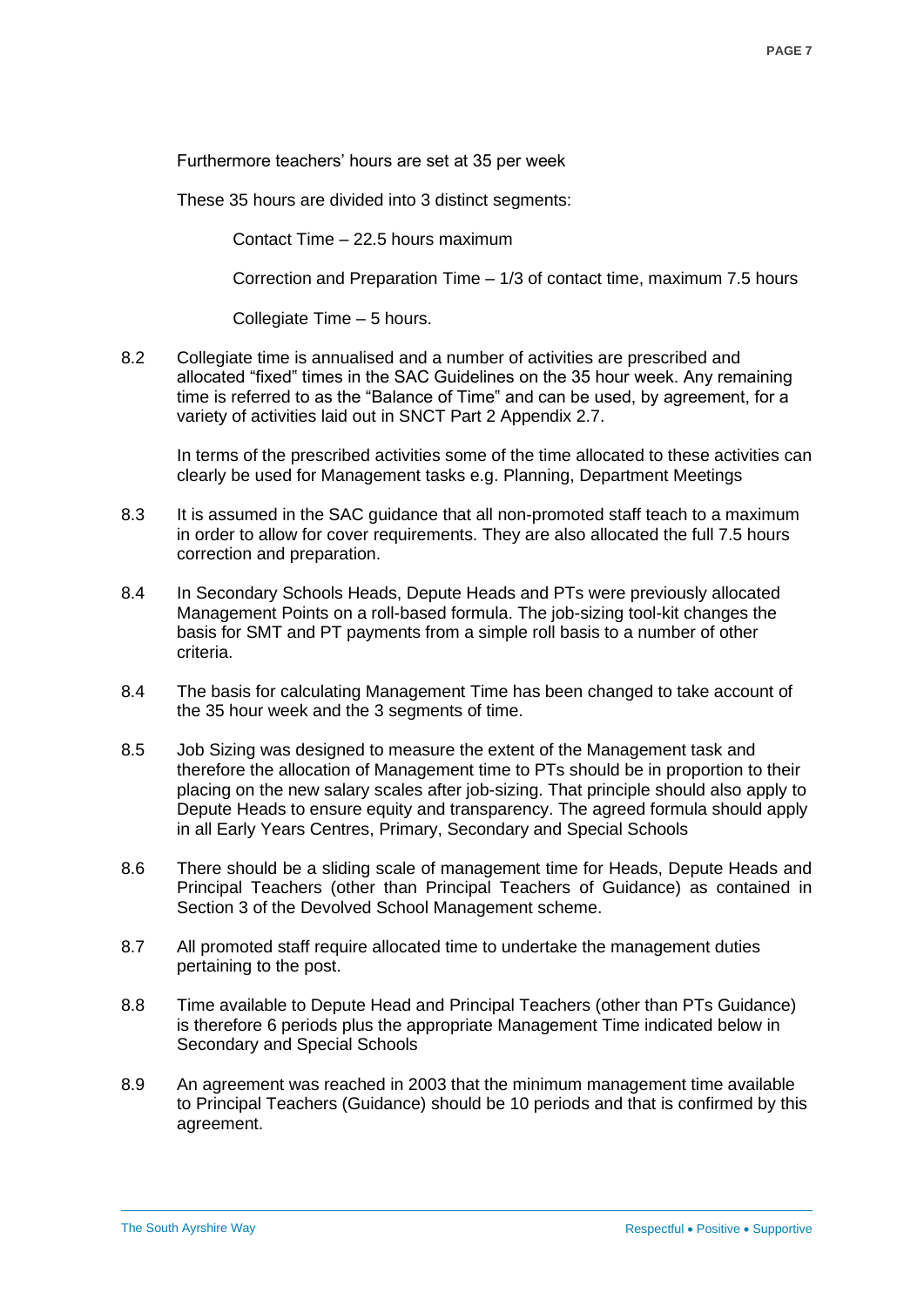| Post          | Job size        | Management<br>Time (Periods) |
|---------------|-----------------|------------------------------|
| HT(Secondary) | n/a             |                              |
| <b>DHT</b>    | 1               | 10                           |
| <b>DHT</b>    | $\frac{2}{3}$   | 11                           |
| <b>DHT</b>    |                 | 12                           |
| DHT           | 4               | 13                           |
| <b>DHT</b>    | 5               | 14                           |
| <b>DHT</b>    | 6               | 16                           |
| <b>DHT</b>    | 7               | 17                           |
| <b>DHT</b>    | 8               | 18                           |
| <b>DHT</b>    | 9               | 19                           |
| DHT           | 10              | 20                           |
| PT            | PT <sub>1</sub> | $\overline{2}$               |
| PT            | PT <sub>2</sub> | $\overline{2}$               |
| PT            | PT <sub>3</sub> | 3                            |
| PT            | PT <sub>4</sub> | 4                            |
| PT            | PT <sub>5</sub> | 5                            |
| PT            | PT <sub>6</sub> | 6                            |
| PT            | PT              | 7                            |
| PT            | PT 8            | 8                            |

**NB:** The Default position is that all teachers have a maximum contact time of 22.5 hours.

8.10 Appropriate Management Time for Head Teachers in Primary Schools should follow a similar pattern to that of Secondary Schools as outlined in Section 3 of Devolved School Management Scheme.

| Roll Band*                       | HT.  | <b>DHT</b> | PT   | <b>Total Mgt</b> |
|----------------------------------|------|------------|------|------------------|
| (incl. pupils in ASN bases/units | Post | Post       | Post | Time             |
| and fte nursery class pupils)    |      |            |      |                  |
| $0 - 50$                         |      |            |      |                  |
| $51 - 100$                       |      |            |      |                  |
| $101 - 200$                      |      |            |      | 0.1              |
| $201 - 300$                      |      |            |      | 0.1              |
| $301 - 400$                      |      |            |      | 0.2              |
| $401 - 500$                      |      |            | っ    | 0.3              |
| $501 - 600$                      |      | 2          | 2    | 0.4              |
| $601 - 700$                      |      |            |      | 0.4              |

- \* Promoted post structure will be changed if the roll has remained within the new band for 2 academic years
- \*\* In shared headship arrangement each school will share a single Head Teacher normally equivalent to 0.5fte per school
- 8.11 Where there is a Shared Headship arrangement between two primary schools, provision should be made for a Principal Teacher to be appointed on a proportionate basis to cover the times when the Head Teacher is not in school.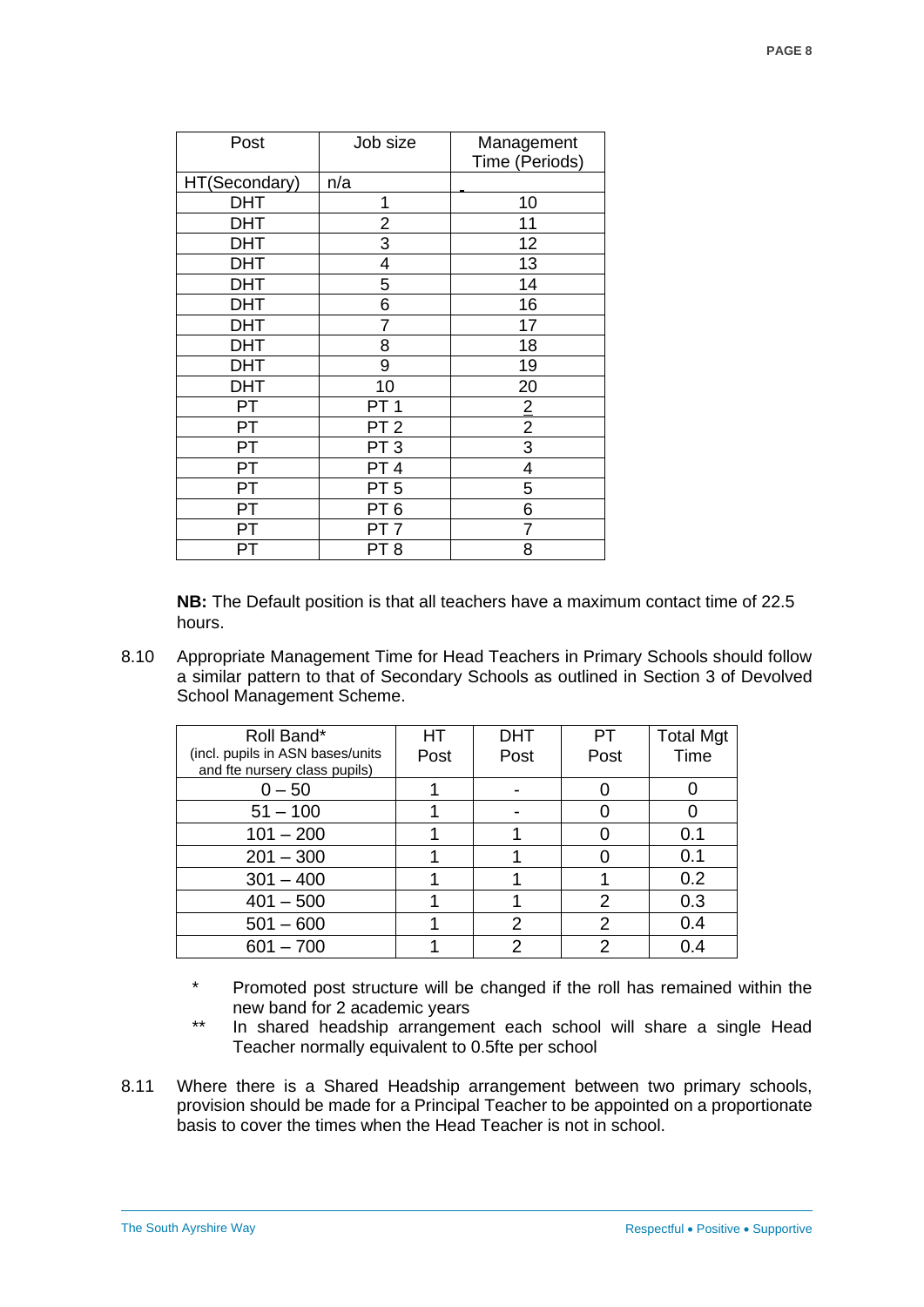#### <span id="page-8-0"></span>**9. Use of Balance of Time**

- 9.1 This agreement specifies the time allocation for a variety of collegiate activities. The additional time (that is, beyond class contact time, correction and preparation and specified collegiate activities) shall be referred to as the 'balance of time'.
- 9.2 The use of that 'balance of time' will be subject to agreement between the individual teacher and their line manager at school level with due consideration being given to the specific requirements of that individual teacher (Appendix 2). The range of appropriate activities is listed in SNCT Part 2 Appendix 2.7.
- 9.3 It may be possible for some teachers to have a proportion of their commitment to providing activities which result in wider achievement recognised within the 35 hour working week. However, generally speaking, involvement in activities resulting in wider achievement is seen as a voluntary commitment.

#### <span id="page-8-1"></span>**10. Planning**

10.1 Time allocated for planning will be 25 hours to cover a range of planning activities such as forward planning, development planning etc.

The JNCT will continue to monitor and review the various processes for planning to ensure that the workload is reasonable.

#### <span id="page-8-2"></span>**11. Formal Assessment**

Where appropriate time should be allocated to take account of assessments of a summative nature which are part of the Scottish National Standardised Assessments.

#### <span id="page-8-3"></span>**12. Career-Long Professional Learning**

- 12.1 3 hours will be allocated for each individual review and includes time for selfevaluation against the relevant GTCS Standard(s) and the 5 yearly Professional Update.
- 12.2 It is necessary to recognise the additional workload of promoted staff responsible for carrying such reviews in the allocation of Management Time and/or 'balance of time'. Schools should consider how Senior Management might assist Principal Teachers in larger schools or departments in carrying out this function and should also consider providing cover to assist in this process.
- 12.3 The annual CPD allocation for each member of staff is 35 hours, which is over and above the working time referred to in this agreement.

Teachers will submit an outline plan for their proposed use of their CPD time for the school session ahead and also a review of their CPD time for the previous session. These should be discussed and approved through a brief interview with the teacher's line manager and submission of the appropriate CPD planning form and CPD evaluation of impact form.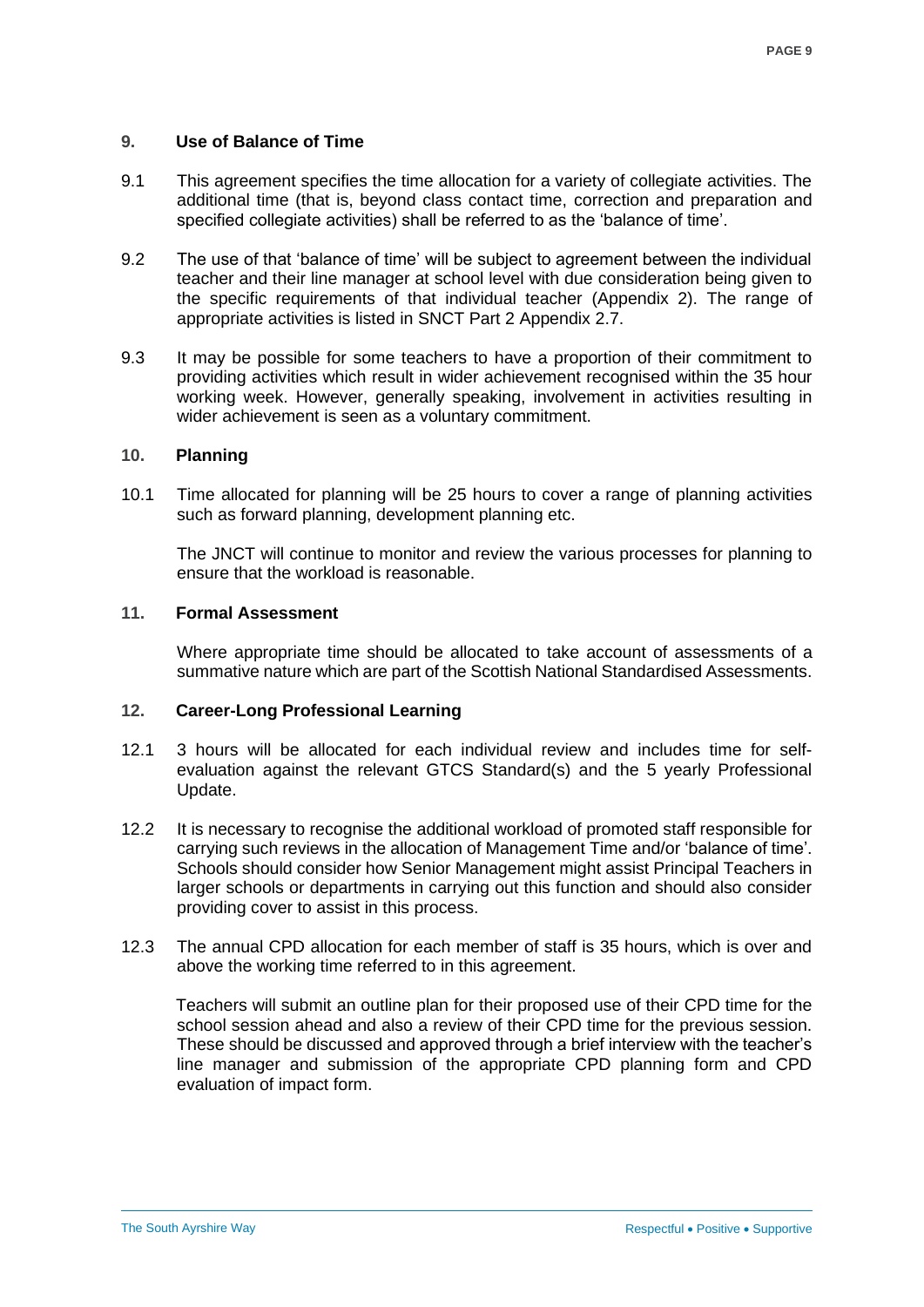#### <span id="page-9-0"></span>**13. Trade Union/Professional Association Meetings**

An allocation of 3 hours is made for Trade Union meetings. The distribution of that time should be agreed to meet the needs of the school. Meetings should normally take place during In-service days or end-on to the pupil day.

#### <span id="page-9-1"></span>**14. Flexibility**

Time should be left unallocated to meet unforeseen needs.

#### <span id="page-9-2"></span>**15. Work Outwith School Premises**

15.1 The agreement specifically allows for work that does not require the teacher to be on the school premises to be undertaken at a time and place of the teacher's choosing.

In determining when a teacher is required to be in school if they are not teaching consideration requires to be given to the needs of registration, class cover, health and safety and the individual's own responsibilities beyond class teaching such as departmental management responsibilities.

15.2 Each school should agree an appropriate protocol on arrangements for work outwith school premises and that should include a requirement that when a teacher is leaving the premises during the pupil day, they must inform the appropriate manager in advance and fulfil the school requirements for signing out.

#### <span id="page-9-3"></span>**16. Reaching Agreement at School Level**

- 16.1 Each school should establish a School Negotiating Committee. That Committee should be comprised of the Head Teacher (or nominee) and any other appropriate Senior Manager plus appropriate trade union representatives. Trade Union representation should reflect the relative strength of the membership in each establishment.
- 16.2 In smaller schools or schools where there is no accredited Trade Union representative it will be the responsibility of the Head Teacher to organise an appropriate School Negotiating Committee. In the smallest of schools this is assumed to be all teaching staff.
- 16.3 The School Negotiating Committee will annually, in the summer term, prepare a draft agreement on the 35 hour working week. This agreement must comply with the Code of Practice on Working Time Arrangements for Teachers – SNCT Part 2 Appendix 2.7 and the guidance issued by South Ayrshire Council JNCT. As part of that agreement they should devise an annual calendar and programme of activities relating to all aspects of the 35 hour working week.
- 16.4 The draft agreement and calendar will be subject to full consultation with the whole teaching staff. The agreement will not be implemented unless there is clear evidence that it has been approved by the majority of staff. The School Negotiating Committee should agree a mechanism by which staff have the opportunity to consider the draft agreement and comment on it prior to final agreement. Staff comments and suggestions for change should be considered by the Committee prior to the final agreement.
- 16.5 The final agreement and calendar should be signed by both the Head Teacher and Trade Union representatives and submitted to the relevant Head of Service on the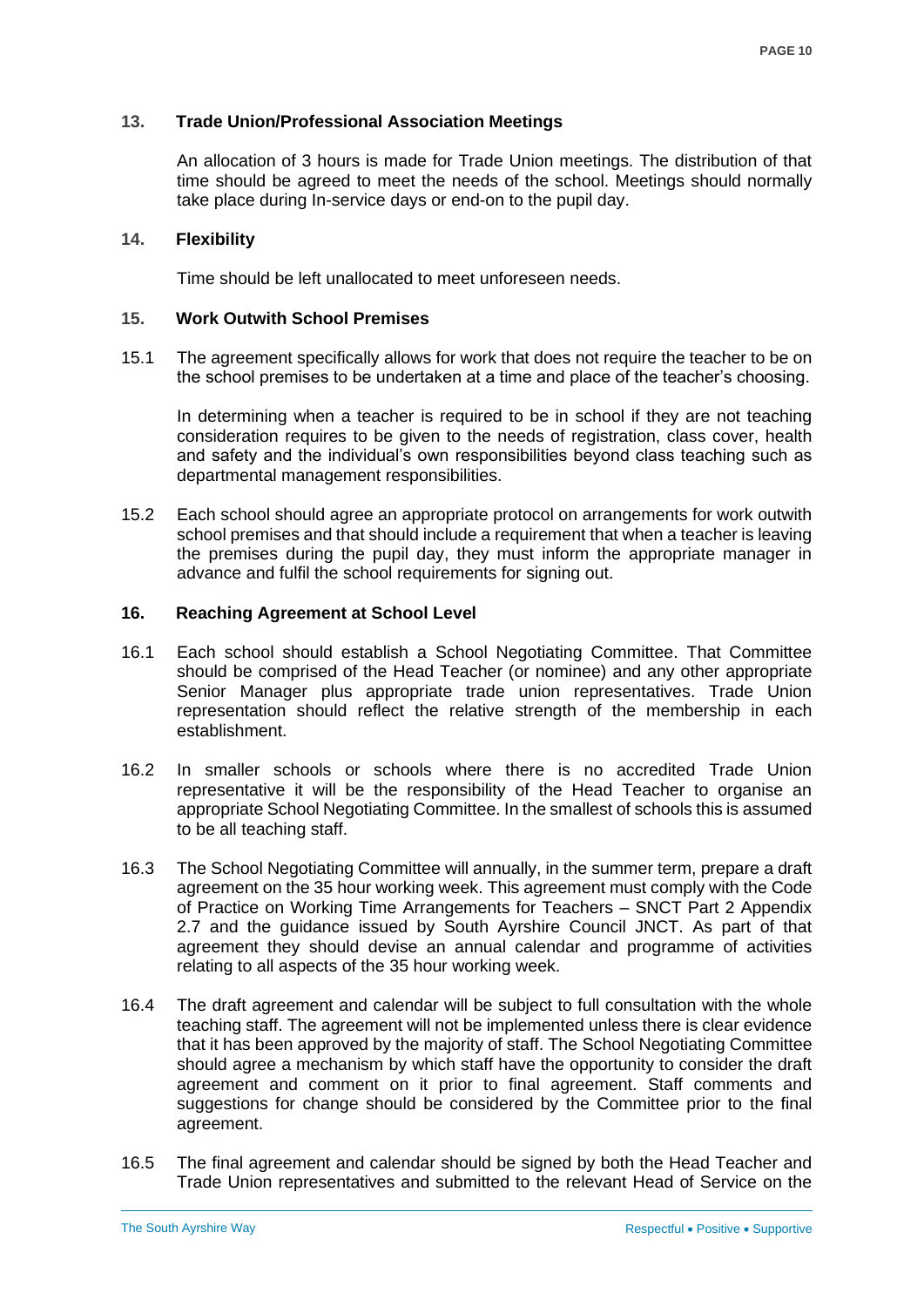attached proforma in order that the JNCT can monitor the implementation of the 35 hour working week arrangements.

- 16.6 The School Negotiating Committee should also be consulted where appropriate on all relevant changes to practice and policies which might impact on workload. The Committee should meet in the course of the session to monitor the effectiveness of the agreement and to consider specific issues that may be raised by staff.
- 16.7 The School Negotiating Committee should carry out an annual review of the agreement prior to negotiating a new agreement for the following session. A proforma, as recommended by the SNCT, is attached as Appendix 3 to assist that process.

#### <span id="page-10-0"></span>**17. Appeals Procedure**

- 17.1 The SNCT advises that Working Time Agreements must accord with LNCT frameworks and that the LNCT has the right to determine an arrangement for any schools where a failure to agree cannot be resolved at school or LNCT level.
- 17.2 Where there is a failure to reach agreement at school level that failure shall be reported, by either side, to the Joint Secretaries of the JNCT.
- 17.3 The Joint Secretaries shall arrange for an appropriate member of the Management Side and appropriate member of the Teachers' Side to convene an informal meeting with the Head Teacher and appropriate Trade Union representative in an attempt to resolve the issues in dispute.
- 17.3 Where an informal meeting fails to resolve the dispute the Joint Secretaries (or their nominees) will convene a formal appeals hearing
- 17.4 At that hearing the Head Teacher and the Trade Union representatives shall each present their arguments. Either side may call witnesses to support their case. The Trade Union representatives may question the Head Teacher and/or his /her witnesses and the Head Teacher may question the Trade Union representatives and/or their witnesses. The Joint Secretaries (or their nominees) shall have the right to question the Head Teacher and Trade Union representatives and any appropriate witnesses.
- <span id="page-10-1"></span>17.5 The Joint Secretaries (or their nominees) shall reach a conclusion about the dispute and their decision will be final and binding.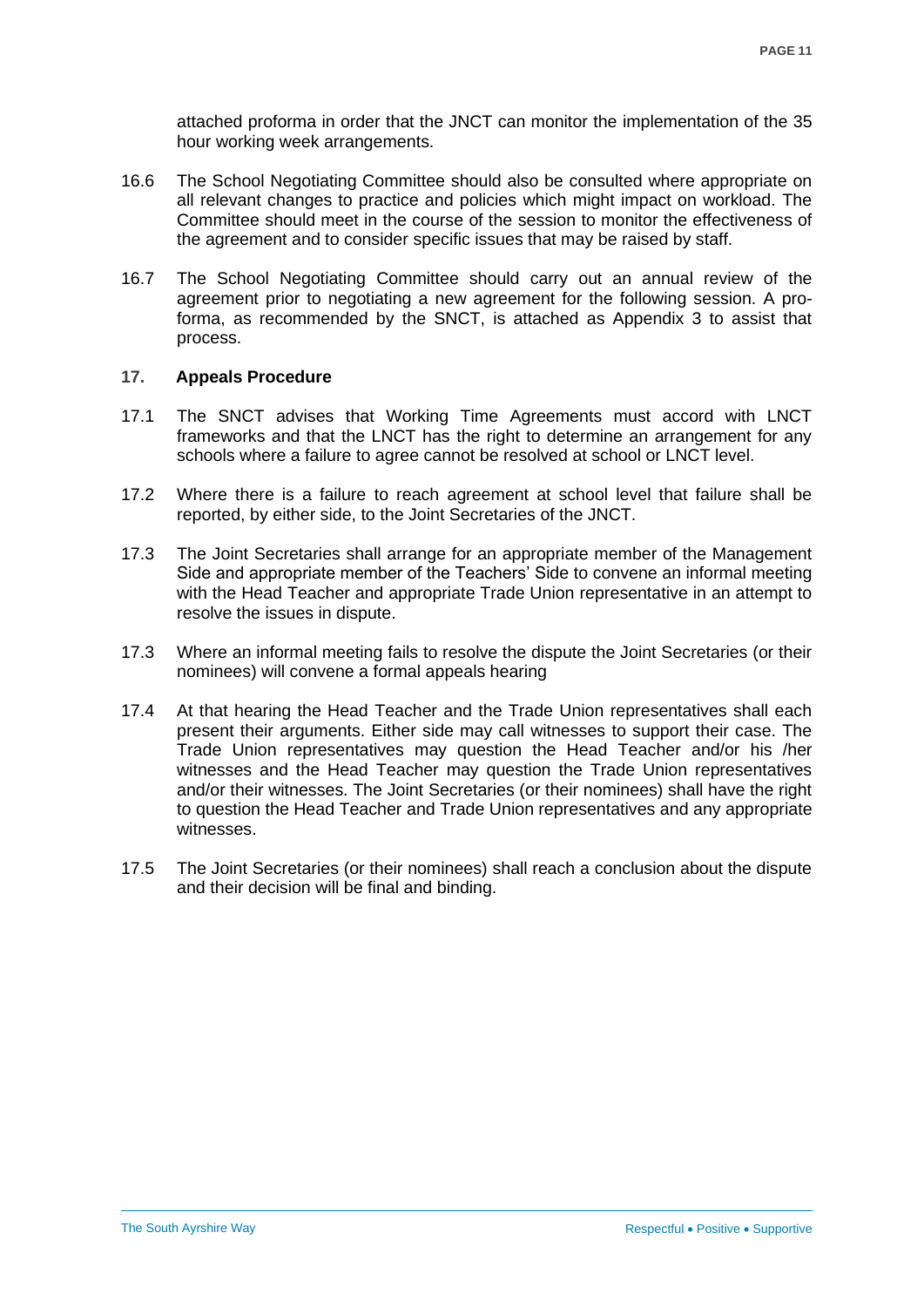#### **Appendix 1**

#### **SOUTH AYRSHIRE COUNCIL**

#### **Educational Services**

#### **JOINT NEGOTIATING COMMITTEE FOR TEACHERS**

#### **The 35 hour week for teachers in, Primary, Secondary Special Schools and Early Years Centres**

The 35 hour week for teachers is equivalent to 1365 hours per annum (195 days including in-service days).

| Class contact (38x22.5 hours)             | 855 Hours  |
|-------------------------------------------|------------|
| Correction and Preparation (38x7.5 hours) | 285 Hours  |
| <b>In-Service Days</b>                    | 30 Hours   |
| Assessment, Reporting and Recording       | 60 Hours   |
| <b>Forward Planning</b>                   | 25 Hours   |
| Staff Meetings (See Para 7.1)             | 40 Hours   |
| <b>PRD</b>                                | 3 Hours    |
| <b>Trade Union Meetings</b>               | 3 Hours    |
| <b>Meetings with Parents</b>              | 30 Hours   |
| Balance of Time*                          | 34 Hours   |
| <b>Total</b>                              | 1365 Hours |

#### **Balance of Time activities such as:**

- Curriculum Development
- $\bullet$  CLPL
- Additional Time for preparation and correction
- Improvement plan activities
- Preparation of Reports, Records
- Forward Planning
- Formal Assessment
- Additional Supervised Pupil Activity

<span id="page-11-0"></span>For centrally employed staff such as ASFL Cluster, Learning and Inclusion, Visually Impaired and EAL staff, there is a requirement to ensure staff are protected from working additional hours due to the balance of time activities, twilight CLPL activities, whole school or departmental meetings. To ensure consistency in approach through the same expectations from all South Ayrshire schools and centrally employed staff, twilight meetings for the centrally employed staff will take place on the same dates as South Ayrshire's collegiate dates which the staff must attend. This therefore ensures that all centrally employed teachers can attend all their own team meetings with no negotiation required with their schools. Schools should therefore provide the opportunity for centrally employed staff, where appropriate, to be updated on what was covered during collegiate meetings. In addition, there will also be allowance for identified in-service days, specifically for the centrally employed teacher which they must also attend.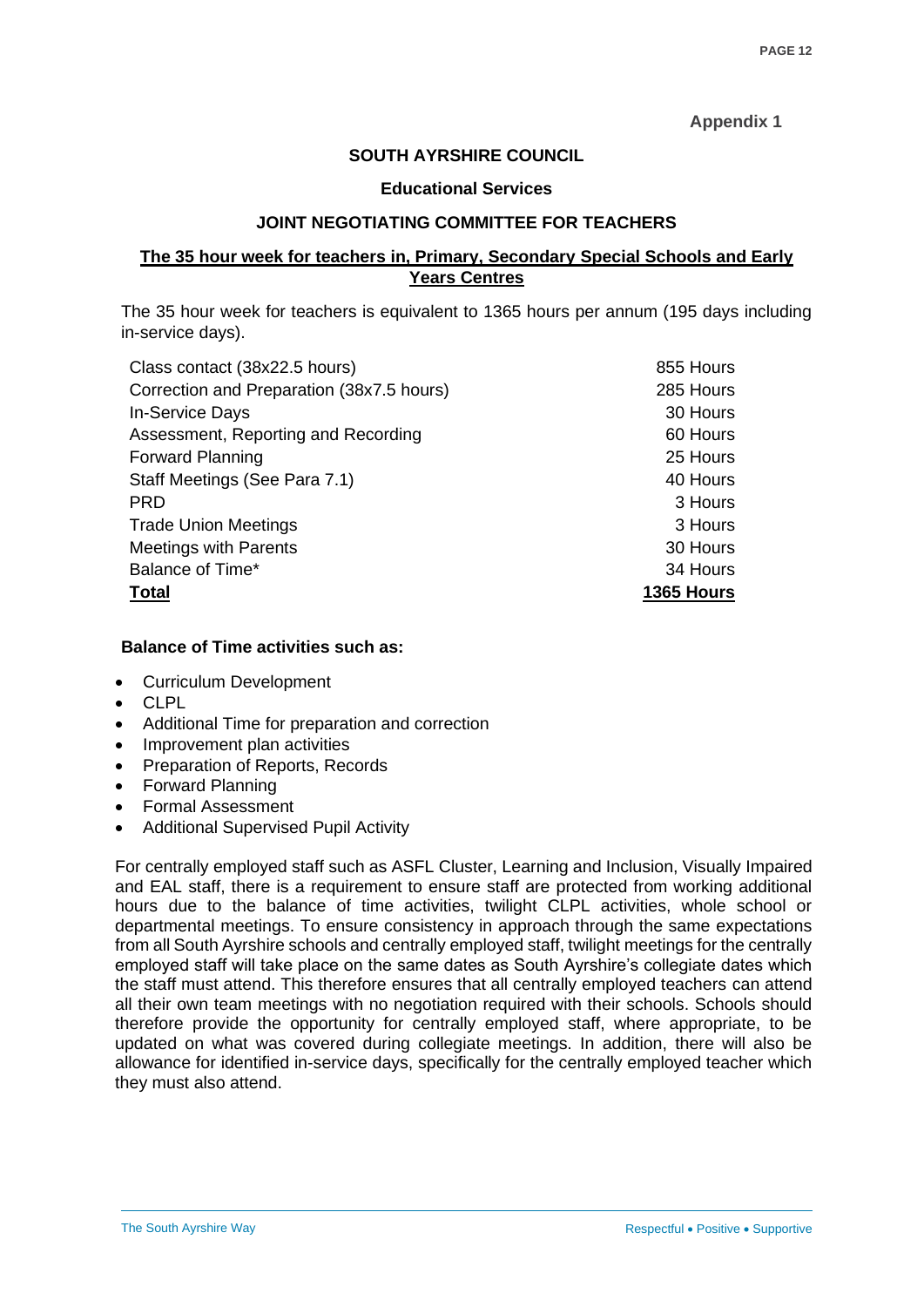#### **Appendix 2**

#### **(***School Name***) Working Time Agreement**

#### **Individual Use of Balance of Time** *(Session 20xx – 20xx)*

#### **Introduction**

This pro-forma should be completed by each member of the teaching staff and discussed with the appropriate line manager, e.g. PT, DHT or HT.

Individual Teachers should use their professional judgement in relation to the prioritisation of tasks, taking into account their individual workload and the school improvement plan. The agreed final version should be signed by both parties and copies retained.

#### **Teacher's Name \_\_\_\_\_\_\_\_\_\_\_\_\_\_\_\_\_\_\_\_\_\_\_\_\_\_\_\_\_\_\_\_\_\_\_\_\_\_\_\_\_\_\_\_\_\_\_\_**

#### **Total Balance of Time to be accounted for:**

| Basic Balance of Time from School Agreement | 34 Hours |
|---------------------------------------------|----------|
| Additional Balance of Time from meetings**  | Hours    |
| Total                                       | Hours    |

\*\* This refers to any time gained from non-participation in committees or working groups which are allocated through the School Working Time Agreement

#### **Balance of Time Activities**

| <b>Activity</b>                                            | <b>Brief details of activity</b> | <b>Hours</b> |
|------------------------------------------------------------|----------------------------------|--------------|
| Additional<br>for<br>preparation<br>time<br>and<br>marking |                                  |              |
| Meetings with parents                                      |                                  |              |
| Preparation of reports                                     |                                  |              |
| Improvement planning                                       |                                  |              |
| Curriculum development                                     |                                  |              |
| Additional forward planning                                |                                  |              |
| Formal assessment                                          |                                  |              |
| PRD (PT, DHT or HT)                                        |                                  |              |
| <b>CLPL</b>                                                |                                  |              |
| Additional supervised pupil activity                       |                                  |              |
| Other (please specify)                                     |                                  |              |
| <b>Total</b>                                               |                                  |              |
|                                                            |                                  |              |

| Signed<br>. .<br>$\sim$ |  |  |
|-------------------------|--|--|
|-------------------------|--|--|

<span id="page-12-0"></span>Signed\_\_\_\_\_\_\_\_\_\_\_\_\_\_\_\_\_\_\_\_\_\_\_\_\_\_\_\_\_\_ Position \_\_\_\_\_\_\_\_\_\_\_\_\_\_\_\_\_\_ Date \_\_\_\_\_\_\_\_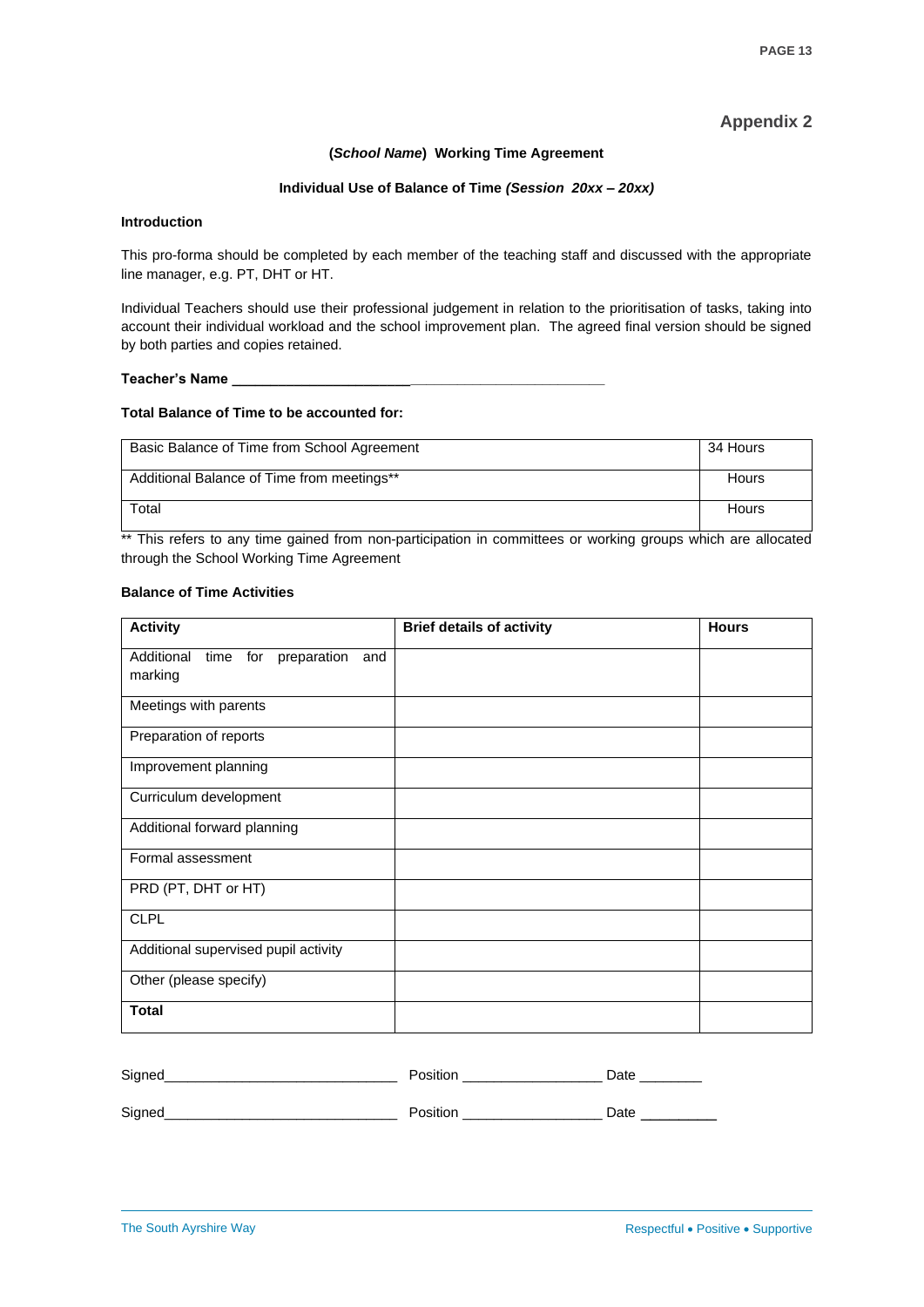**Appendix 3**

### **(***School Name***) Working Time Agreement**

**Annual Evaluation**

Annual Evaluation – to be co-ordinated by the School Negotiating Committee.

Teachers are encouraged to evaluate their personal workload against the generic figures agreed in their school. This will enable teachers to use professional judgement in relation to how their time is being used. It will also yield information which will feed into the School Negotiating Group's annual review of the Working Time Agreement.

**To what extent did this year's agreement allocate a realistic amount of time in relation to your professional responsibilities?**

\_\_\_\_\_\_\_\_\_\_\_\_\_\_\_\_\_\_\_\_\_\_\_\_\_\_\_\_\_\_\_\_\_\_\_\_\_\_\_\_\_\_\_\_\_\_\_\_\_\_\_\_\_\_\_\_\_\_\_\_\_\_\_\_\_\_\_\_\_\_\_\_\_\_\_\_\_\_\_\_\_

\_\_\_\_\_\_\_\_\_\_\_\_\_\_\_\_\_\_\_\_\_\_\_\_\_\_\_\_\_\_\_\_\_\_\_\_\_\_\_\_\_\_\_\_\_\_\_\_\_\_\_\_\_\_\_\_\_\_\_\_\_\_\_\_\_\_\_\_\_\_\_\_\_\_\_\_\_\_\_\_\_

\_\_\_\_\_\_\_\_\_\_\_\_\_\_\_\_\_\_\_\_\_\_\_\_\_\_\_\_\_\_\_\_\_\_\_\_\_\_\_\_\_\_\_\_\_\_\_\_\_\_\_\_\_\_\_\_\_\_\_\_\_\_\_\_\_\_\_\_\_\_

\_\_\_\_\_\_\_\_\_\_\_\_\_\_\_\_\_\_\_\_\_\_\_\_\_\_\_\_\_\_\_\_\_\_\_\_\_\_\_\_\_\_\_\_\_\_\_\_\_\_\_\_\_\_\_\_\_\_\_\_\_\_\_\_\_\_\_\_\_\_

\_\_\_\_\_\_\_\_\_\_\_\_\_\_\_\_\_\_\_\_\_\_\_\_\_\_\_\_\_\_\_\_\_\_\_\_\_\_\_\_\_\_\_\_\_\_\_\_\_\_\_\_\_\_\_\_\_\_\_\_\_\_\_\_\_\_\_\_\_\_

\_\_\_\_\_\_\_\_\_\_\_\_\_\_\_\_\_\_\_\_\_\_\_\_\_\_\_\_\_\_\_\_\_\_\_\_\_\_\_\_\_\_\_\_\_\_\_\_\_\_\_\_\_\_\_\_\_\_\_\_\_\_\_\_\_\_\_\_\_\_

\_\_\_\_\_\_\_\_\_\_\_\_\_\_\_\_\_\_\_\_\_\_\_\_\_\_\_\_\_\_\_\_\_\_\_\_\_\_\_\_\_\_\_\_\_\_\_\_\_\_\_\_\_\_\_\_\_\_\_\_\_\_\_\_\_\_\_\_\_\_

\_\_\_\_\_\_\_\_\_\_\_\_\_\_\_\_\_\_\_\_\_\_\_\_\_\_\_\_\_\_\_\_\_\_\_\_\_\_\_\_\_\_\_\_\_\_\_\_\_\_\_\_\_\_\_\_\_\_\_\_\_\_\_\_\_\_\_\_\_\_

**Identify any area where the time required under any given heading has been significantly different from what was planned.**

**Do any of the headings in the current Working Time Agreement require an adjustment in agreed time for next session?**

**Are any new priorities emerging that require an allocation of time?**